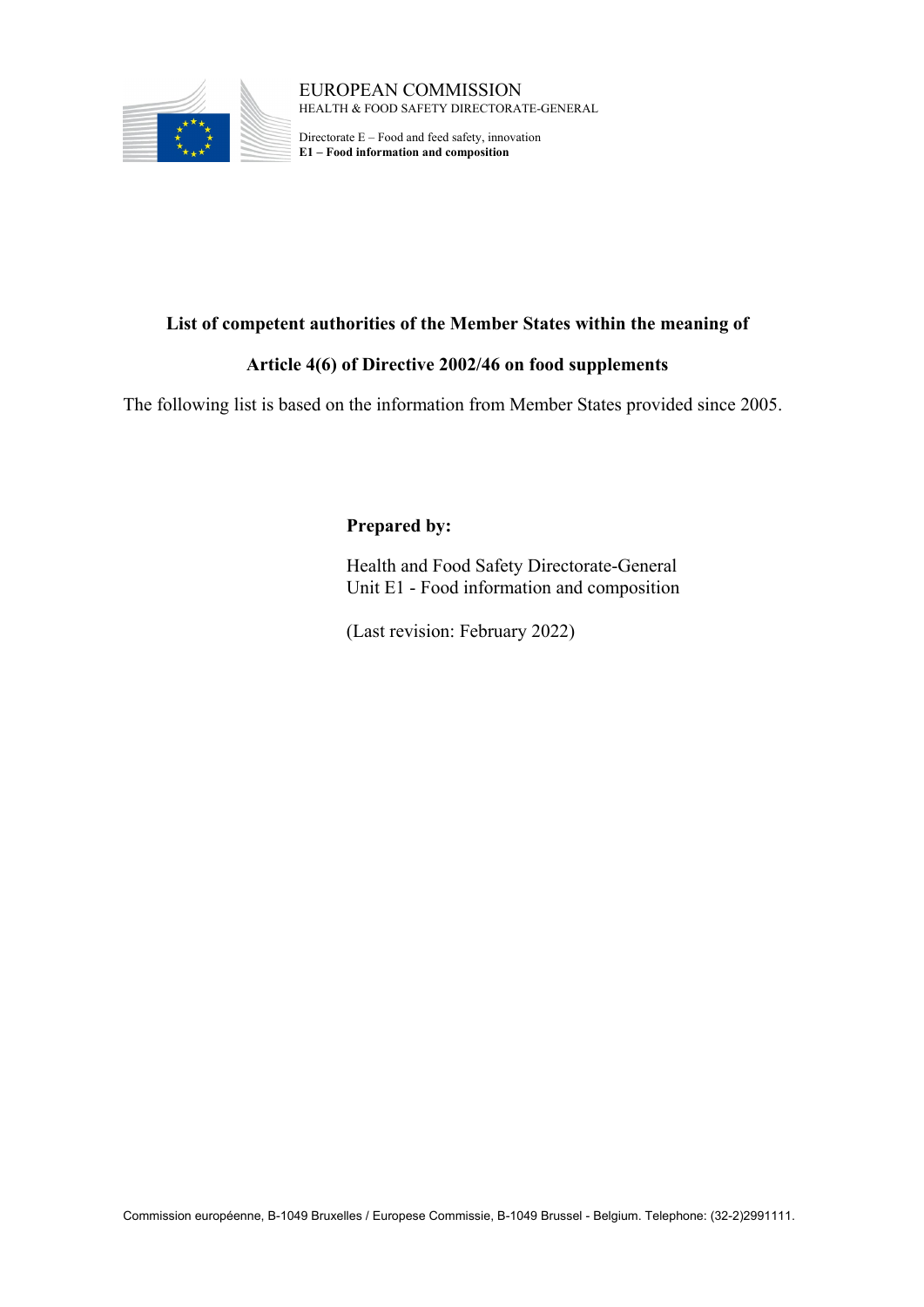| Article 4(6) of Directive 2002/46/EC |                                                                                                                                                                                                                                                                   |                                                                                                                                              |
|--------------------------------------|-------------------------------------------------------------------------------------------------------------------------------------------------------------------------------------------------------------------------------------------------------------------|----------------------------------------------------------------------------------------------------------------------------------------------|
| <b>MEMBER STATE</b>                  | <b>Competent authority</b>                                                                                                                                                                                                                                        | <b>Contact person</b>                                                                                                                        |
| <b>AUSTRIA</b>                       | Bundesministerium für Gesundheit<br>Federal Ministry for Health<br>Department II/B/7<br>Radetzkystraße. 2<br>A-1031 Vienna                                                                                                                                        | Dr. Amire Mahmood<br>Tel: +43 1 71100 4741<br>Fax: +43 1 71100 4201<br>E-mail: amire.mahmood@bmg.gv.at                                       |
| <b>BELGIUM</b>                       | SPF Santé publique, Sécurité de la<br>Chaîne alimentaire et<br>Environnement<br>Service Denrées alimentaires,<br>Aliments pour Animaux et Autres<br>Produits de Consommation<br>Place Victor Horta, 40 Boîte 10<br>Bloc II - $7^\circ$ étage<br>BE-1060 Bruxelles | Tel: $+32(0)2.5247351-52$<br>Fax: $+32(0)2.5247399$<br>E-mail: apf.food@health.fgov.be                                                       |
| <b>BULGARIA</b>                      | Food Control Directorate<br><b>Bulgarian Food Safety Agency</b><br>15 Pencho Slaveikov Blvd.<br><b>BG-Sofia - 1606</b>                                                                                                                                            | Dr Viktoriya Doycheva<br>Senior expert<br>Tel: +359 2 915 98 53; +359 882 469 385<br>E-mail: v doycheva@bfsa.bg<br>t nikolova@bfsa.bg<br>or: |
| <b>CROATIA</b>                       | Ministry of Health<br>Ksaver 200a<br>HR-10000 Zagreb                                                                                                                                                                                                              | Ms Marija Pašalić<br>Tel: $+385$ 1 4698 493<br>Fax: $+385$ 1 4607 631<br>e-mail: marija.pasalic@miz.hr and<br>dodaci.prehrani@miz.hr         |
| <b>CYPRUS</b>                        | Medical and Public Health Services,<br>Ministry of Health.<br>18 John Kennedy, Pallouriotissa<br>CY-1449 Nicosia                                                                                                                                                  | Mr George Georgallas<br>Tel: +357 22 305339<br>Fax: +357 22 305345<br>E-mail: ggeorgallas@mphs.moh.gov.cy                                    |
| <b>CZECH</b><br><b>REPUBLIC</b>      | Ministry of Health<br>Department of Public Health<br>Protection<br>Palackého nám. 4<br>CZ-128 01 Praha 2                                                                                                                                                          | Ms Eva Přibylová<br>Tel: +420 224 972 188<br>Fax: +420 224 972 105<br>E-mail: eva.pribylova@mzcr.cz<br>$hem(\omega)$ mzcr.cz                 |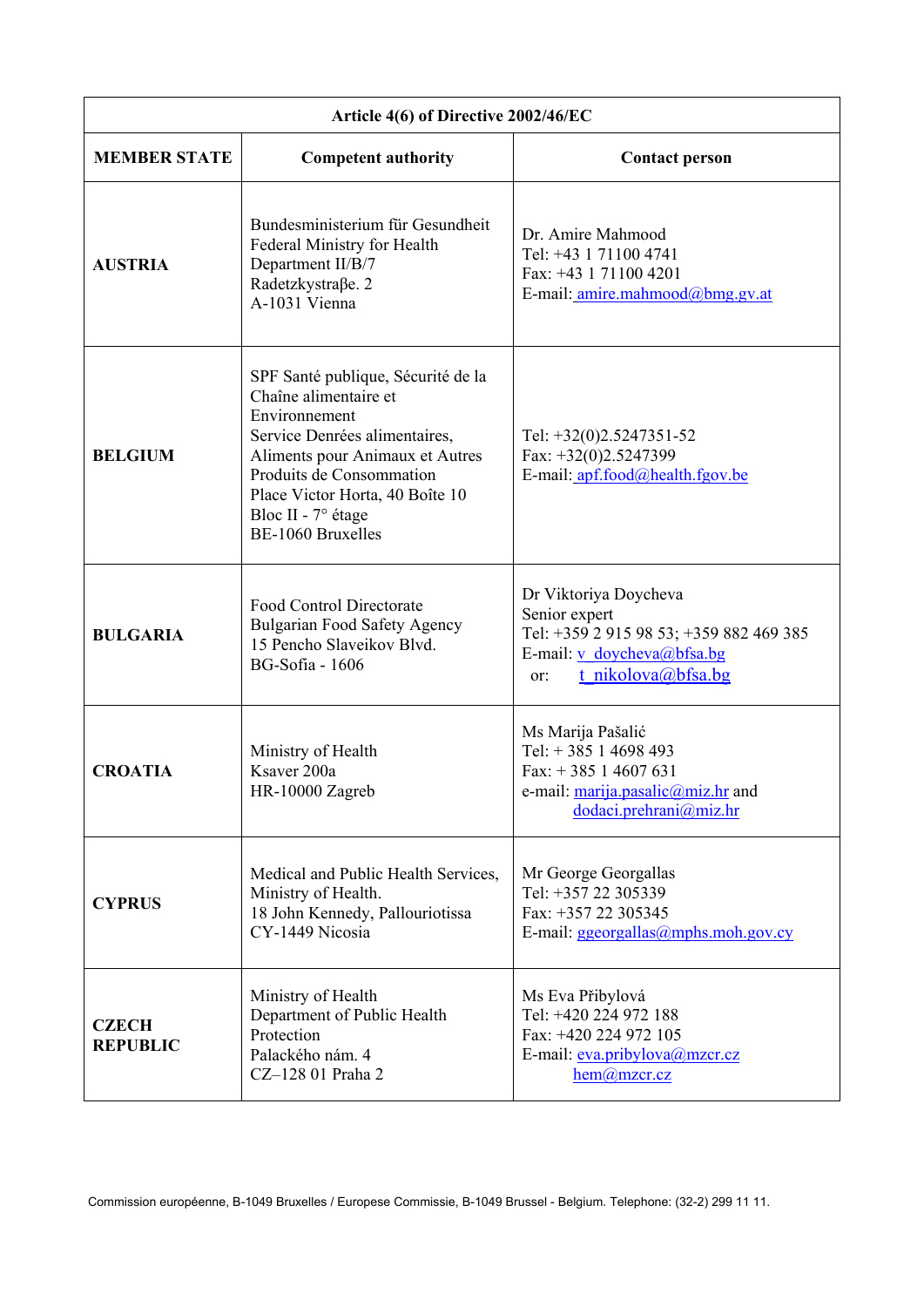| Article 4(6) of Directive 2002/46/EC |                                                                                                                                                                                                         |                                                                                                                                                                                                                                                                                                                                                    |  |
|--------------------------------------|---------------------------------------------------------------------------------------------------------------------------------------------------------------------------------------------------------|----------------------------------------------------------------------------------------------------------------------------------------------------------------------------------------------------------------------------------------------------------------------------------------------------------------------------------------------------|--|
| <b>MEMBER STATE</b>                  | <b>Competent authority</b>                                                                                                                                                                              | <b>Contact person</b>                                                                                                                                                                                                                                                                                                                              |  |
| <b>DENMARK</b>                       | Danish Veterinary and Food<br>Administration<br>Chemistry and Food Quality<br>Division<br>Stationsparken 31-33<br>DK-2600 Glostrup                                                                      | Tel.: +45 72276900<br>E-mail: 29@fvst.dk                                                                                                                                                                                                                                                                                                           |  |
| <b>ESTONIA</b>                       | Office for Retail, Organic Farming<br>and Food of Non-animal Origin,<br>Veterinary and Food Board<br>Väike-Paala 3<br>EE-11415 Tallinn                                                                  | Ms Airika Salumets<br>Chief Specialist<br>Tel: +372 605 4765<br>Fax: +372 621 1441<br>E-mail: airika.salumets@vet.agri.ee                                                                                                                                                                                                                          |  |
| <b>FINLAND</b>                       | Elintarviketurvallisuusvirasto<br>Mustialankatu 3<br>FI-00790 Helsinki                                                                                                                                  | Tel: $+35820772003$<br>Fax: $+358207724350$<br>E-mail: $info@evira.fi$                                                                                                                                                                                                                                                                             |  |
| <b>FRANCE</b>                        | Direction Générale de la<br>Concurrence, Consommation et<br>Répression des Fraudes (DGCCRF)<br><b>Bureau D3 - Secteur Nutrition</b><br>59 bd Vincent Auriol<br>FR-75703 PARIS Cedex 13 - télédoc<br>251 | Mr Guillaume COUSYN<br>guillaume.cousyn@dgccrf.finances.gouv.fr<br>Ms Marianne DESSEN-MUGNIOT<br>marianne.dessen-<br>mugniot@dgccrf.finances.gouv.fr<br>Tel: $+33(1)$ 44 97 33 19<br>Fax: $+33(1)$ 44 97 30 48<br>Bureau D3 - Secteur Nutrition<br>Tel: $+33(1)$ 44 97 31 51<br>Fax: $+33(1)$ 44 97 30 48<br>E-mail: $d3@$ dgccrf.finances.gouv.fr |  |
| <b>GERMANY</b>                       | Bundesamt für Verbraucherschutz<br>und Lebensmittelsicherheit<br>Mauerstrasse 39-42<br>D-10117 Berlin                                                                                                   | Dr. Evelyn Breitweg-Lehmann<br>Tel: +49 (0) 30 18 444 10100<br>Fax: +49 (0)30 18 444 89999<br>E-mail: 111@bvl.bund.de                                                                                                                                                                                                                              |  |
| <b>GREECE</b>                        | Particular Nutrition Food, Food<br><b>Supplement and Biocides</b><br>Assessment Section,<br>National Organization of Medicines<br>284 Mesogeion Av.<br>15562 Xolargos<br>GR-Athens                      | Ms M. Kapetanidou<br>Tel: +30 213 2040222<br>Email: mkapetanidou@eof.gr<br>Or also<br>relation@cof.gr<br>ekritikou@eof.gr                                                                                                                                                                                                                          |  |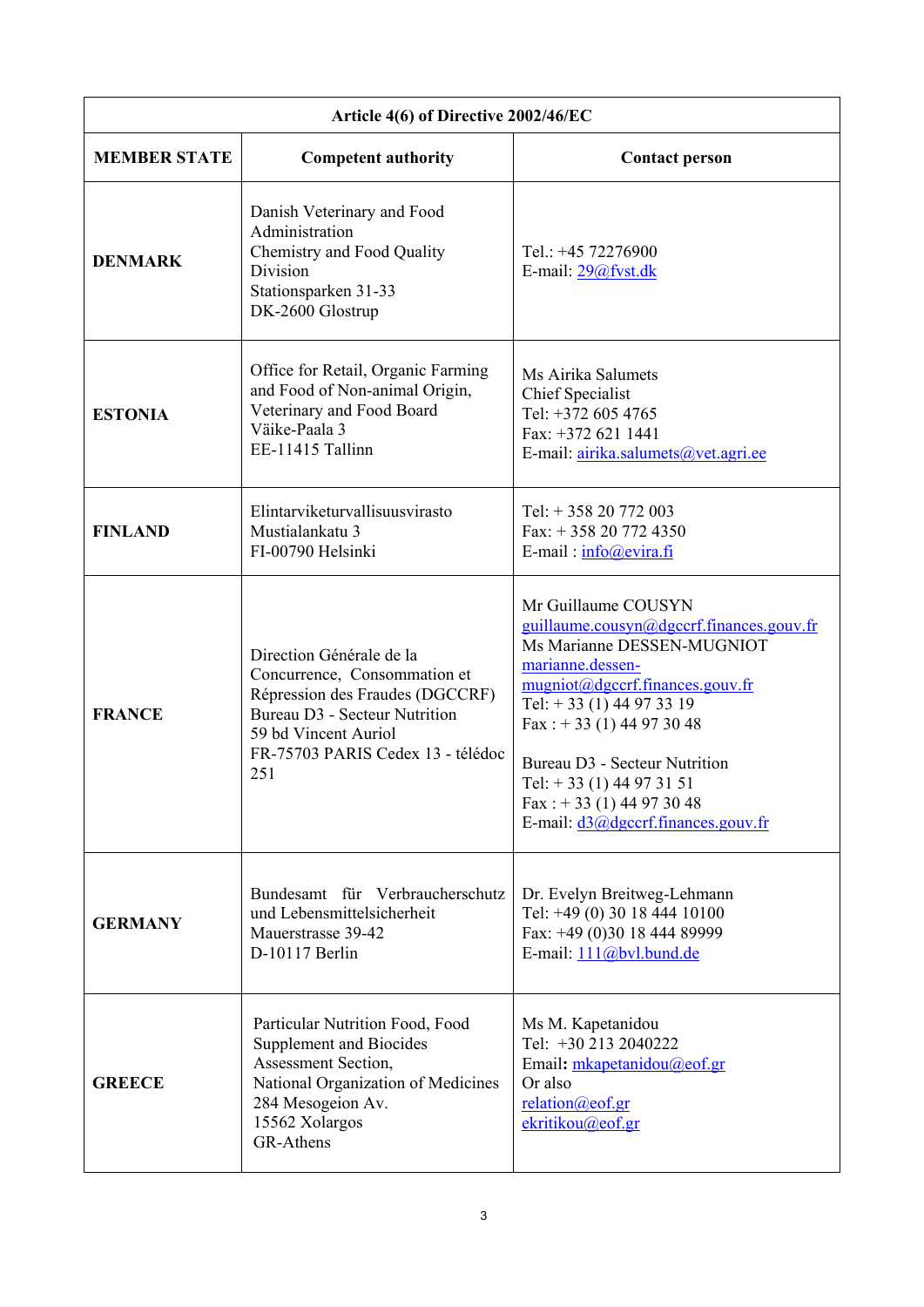| Article 4(6) of Directive 2002/46/EC |                                                                                                                                                                                                                       |                                                                                                                                                          |
|--------------------------------------|-----------------------------------------------------------------------------------------------------------------------------------------------------------------------------------------------------------------------|----------------------------------------------------------------------------------------------------------------------------------------------------------|
| <b>MEMBER STATE</b>                  | <b>Competent authority</b>                                                                                                                                                                                            | <b>Contact person</b>                                                                                                                                    |
| <b>HUNGARY</b>                       | Országos Élelmezés- és<br>Táplálkozástudományi Intézet<br>(OETI)<br>(National Institute for Food and<br>Nutrition Science)<br>Gyáli u. 3/a<br>HU-1097 Budapest<br>Mailing address: 100 PO.Box 839<br>HU-1437 Budapest | Dr Andrea Lugasi<br>Tel.:+36-1-476-6461<br>Fax:+36-1-215-5369<br>Email: lugasi.andrea@oeti.antsz.hu                                                      |
| <b>IRELAND</b>                       | Food Safety Authority of Ireland<br>Abbey Court<br>Lr. Abbey Street<br>IR-Dublin 1                                                                                                                                    | Dr. Mary Flynn<br>Tel: $+353$ 1 817 1346<br>+353 1 817 1300<br>Fax: +353 1 817 1246<br>E-mail: mflynn@fsai.ie or info@fsai.ie                            |
| <b>ITALY</b>                         | Ministero della Salute<br><b>DSVET</b><br><b>DGSAN</b><br>Viale G. Ribotta 5<br>IT-00144 Roma                                                                                                                         | Dott. Bruno Scarpa<br>DGSAN, Ufficio IV<br>Tel: +39 06 59946592<br>Fax: +39 06 59946042                                                                  |
| <b>LATVIA</b>                        | Ministry of Agriculture<br>Food Center of the Food and<br>Veterinary Service<br>Peldu iela 30<br>$LV-1050$ $Rīga$                                                                                                     | Tel: +371 67095271<br>Fax: $+37167095270$<br>E-mail: $pc(\omega)$ pvd.gov.lv                                                                             |
| <b>LITHUANIA</b>                     | National Nutrition Centre at the<br>Ministry of Health<br>Kalvariju str. 153<br>LT-08221 Vilniusia                                                                                                                    | Ms Roma Bartkeviciute<br><b>Head of Nutrition Division</b><br>Tel: +370 5 2761341,<br>Fax: +370 5 2778713,<br>E-mail: $roma@rmc.$ It                     |
| <b>LUXEMBOURG</b>                    | Ministère de la Santé<br>Allée Marconi - Villa Louvigny<br>LU-2120 Luxembourg                                                                                                                                         | Tel: $+352478-1$<br>Fax: $+352467963$<br>E-mail: ministre-sante@MS.etat.lu                                                                               |
| <b>MALTA</b>                         | Malta Standards Authority<br><b>Regulatory Affairs Directorate</b><br>Foodstuffs, Chemicals, Pesticides<br>and Cosmetics Unit<br>2nd floor, Evans Building,<br>Merchants Street,<br>MT-Valletta VLT 1179              | Ms Ingrid Busuttil<br>Tel: +356 21 242420<br>Email: ingrid.borg@msa.org.mt<br>Ms Flavia Zammit<br>Tel: +356 21 242420<br>Email: flavia.zammit@msa.org.mt |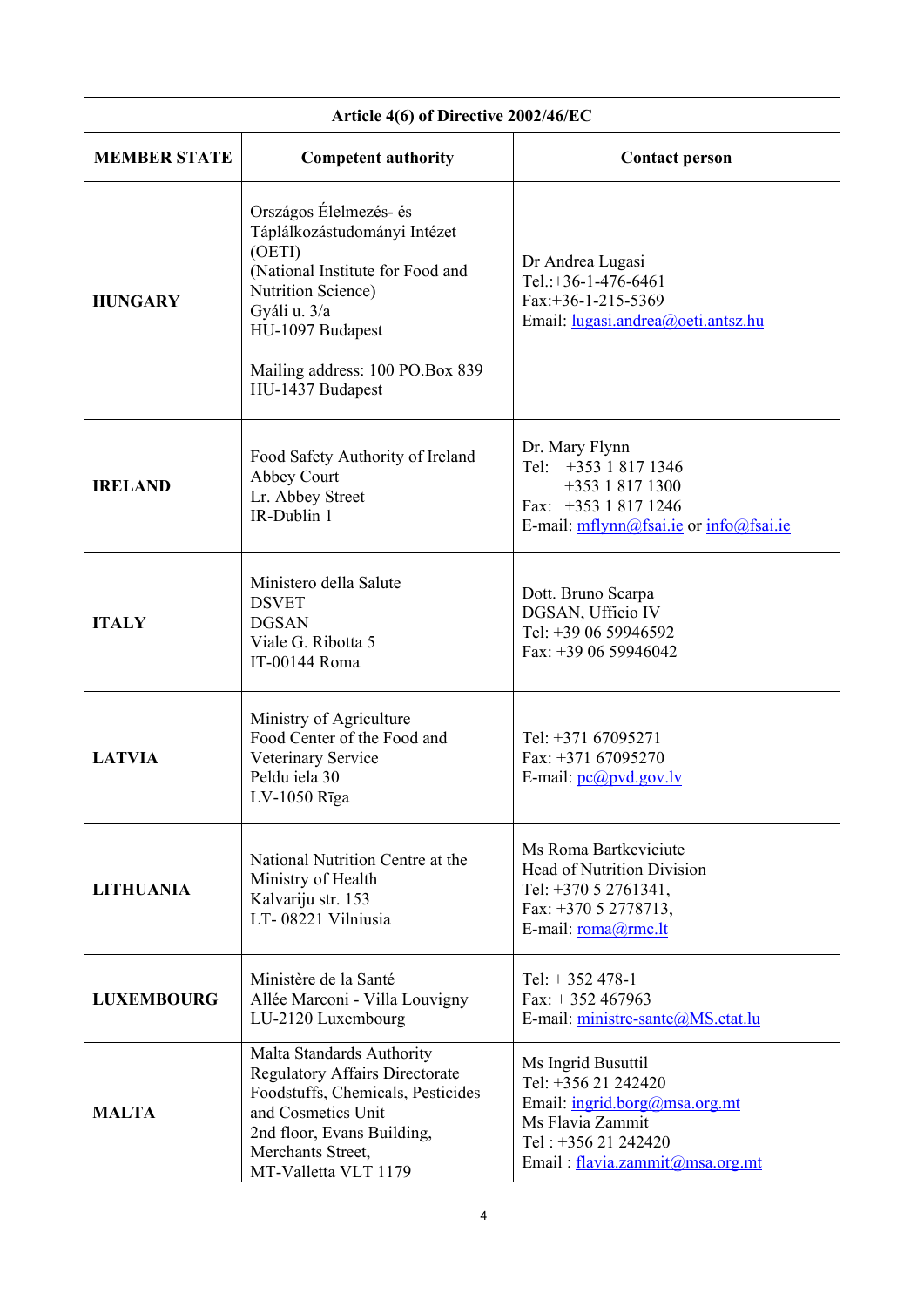| Article 4(6) of Directive 2002/46/EC |                                                                                                                                                                                                 |                                                                                                                                                                                                                                   |
|--------------------------------------|-------------------------------------------------------------------------------------------------------------------------------------------------------------------------------------------------|-----------------------------------------------------------------------------------------------------------------------------------------------------------------------------------------------------------------------------------|
| <b>MEMBER STATE</b>                  | <b>Competent authority</b>                                                                                                                                                                      | <b>Contact person</b>                                                                                                                                                                                                             |
| <b>THE</b><br><b>NETHERLANDS</b>     | Ministerie van Volksgezondheid,<br>Welzijn en Sport<br>Directie Voeding,<br>Gezondheidsbescherming en<br>Preventie<br>Postbus 20350<br>NL-2500 EJ Den Haag                                      | Ms Anneke SELLIS<br>Tel: +31.70.340.5916<br>Fax: $+31.70.340.5554$<br>E-mail: $a.sellis@minvws.nl$                                                                                                                                |
| <b>POLAND</b>                        | Department of Health Promoting<br>Foods                                                                                                                                                         | Ms Monika Zagrajek<br>Tel: $+48$ (022) 536-14-05<br>Fax: $+48$ (022) 635-61-94<br>E-mail: $m.zagrajek@gis.gov.pl$<br>Ms Katarzyna Choma<br>Tel: $+48$ (022) 536-14-05<br>Fax: $+48$ (022) 635-61-94<br>E-mail: k.choma@gis.gov.pl |
| <b>PORTUGAL</b>                      | DGAV – Direção Geral de<br>Alimentação e Veterinária<br>Campo Grande 50<br>PT-1700-162 Lisboa                                                                                                   | Tel. +351 213239500<br>Fax: +351 21 3866650<br>E-mail: dsna@dgav.pt<br>Website address: www.dgav.pt                                                                                                                               |
| <b>ROMANIA</b>                       | Ministry of Health (MH)<br>Institute of Public Health Timisoara<br>Bd. Dr. V. Babes Nr. 16<br>RO-300 226 Timisoara                                                                              | Dr. Gabriela GARBAN - MH<br>Tel: $+40$ 722 395 860<br>$+40$ 256 492 101<br>Fax: $+40$ 256 492101 or<br>$+40$ 256 211 248<br>E-mail: $garban$ $g(a)yahoo.com$<br>Gabriela.garban@gmail.com                                         |
| <b>SLOVAK</b><br><b>REPUBLIC</b>     | Nutrition, Hygiene, Food Safety and<br><b>Cosmetic Products Safety</b><br>Department<br>Public Health Authority of the<br>Slovak Republic<br>Trnavská cesta 52<br>826 45 Bratislava<br>Slovakia | Mr Marek Slávik<br>Tel: +421 2 49284426<br>E-mail: marek.slavik@uvzsr.sk<br>Mrs Edita Horváthová<br>E-mail: edita.horvathova@uvzsr.sk                                                                                             |